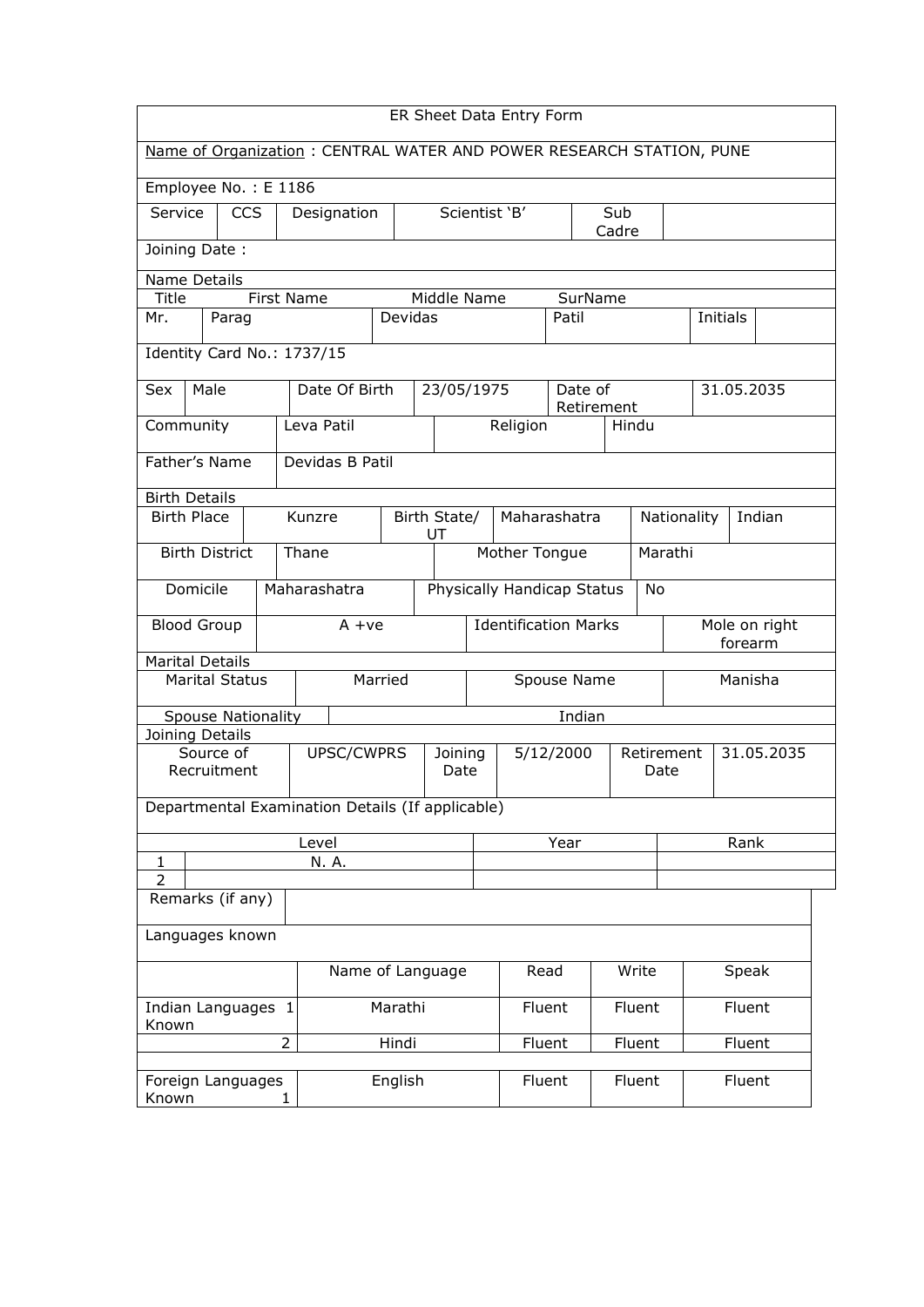## Details of deputation (if applicable)

| Name of the Office | Post held at that<br>time in parent office | Name of post<br>(selected for<br>deputation | Period of deputation |      |  |
|--------------------|--------------------------------------------|---------------------------------------------|----------------------|------|--|
|                    |                                            |                                             | Since                | From |  |
| Not Apllicable     |                                            |                                             |                      |      |  |

## Details of Foreign Visit

| SI.<br>No.   | Place of Visit                        | Date of<br>visit               | Post held at<br>that time | Whether it<br>is a<br>personal<br>or official<br>visit | Details of visit                                                                                                                                                                                |
|--------------|---------------------------------------|--------------------------------|---------------------------|--------------------------------------------------------|-------------------------------------------------------------------------------------------------------------------------------------------------------------------------------------------------|
| $\mathbf{1}$ | Punatsangchhu H.E.<br>Project, Bhutan | 11.05.2012<br>to<br>16.05.2012 | Research<br>Officer       | Official                                               | Site visit to<br>Punatsangchhu<br>H.E. Project,<br>$Stage - II$ ,<br><b>Bhutan</b> for<br>getting<br>conversant with<br>the site<br>conditions and<br>discussions<br>with the site<br>engineers |

## Transfer/Posting Detail (if applicable) NA

| Place | Period of posting |      |  |  |  |
|-------|-------------------|------|--|--|--|
|       | Since             | ⊦rom |  |  |  |
|       |                   |      |  |  |  |

| Qualification (Use extra photocopy sheets for multi qualifications, experience, training, awards details) |                               |                 |                    |        |                         |                  |                  |  |  |  |
|-----------------------------------------------------------------------------------------------------------|-------------------------------|-----------------|--------------------|--------|-------------------------|------------------|------------------|--|--|--|
| Qualification                                                                                             |                               |                 | Discipline         |        |                         | Specialization 1 |                  |  |  |  |
| Master of Engineering<br>1.                                                                               | Civil Engineering             |                 |                    |        | <b>Hydraulics</b>       |                  |                  |  |  |  |
| Year                                                                                                      |                               | <b>Division</b> |                    |        | CGPA/ % Marks           |                  | Specialization 2 |  |  |  |
| First class<br>1. 2009                                                                                    |                               |                 |                    | 68.18% |                         |                  |                  |  |  |  |
| Institution                                                                                               |                               |                 | University         |        | Place                   |                  | Country          |  |  |  |
| 1.<br>Bharati Vidyapeeth                                                                                  |                               |                 | Bharati Vidyapeeth |        | Pune                    |                  | India            |  |  |  |
| College                                                                                                   | οf                            |                 |                    |        |                         |                  |                  |  |  |  |
| Engieering                                                                                                |                               |                 |                    |        |                         |                  |                  |  |  |  |
| Experience-I                                                                                              |                               |                 |                    |        |                         |                  |                  |  |  |  |
|                                                                                                           | Type of Posting               |                 |                    |        | Level                   |                  |                  |  |  |  |
|                                                                                                           | <b>Central Civil Services</b> |                 |                    |        |                         |                  | Group-A          |  |  |  |
|                                                                                                           | Designation                   |                 |                    |        | <b>Present Position</b> |                  |                  |  |  |  |
|                                                                                                           | Scientist 'B'                 |                 |                    |        | Regular as RO           |                  |                  |  |  |  |
|                                                                                                           | Ministry                      |                 |                    |        | Department              |                  |                  |  |  |  |
| Water Resources, River Development and Ganga                                                              |                               |                 |                    |        |                         |                  |                  |  |  |  |
|                                                                                                           | Rejuvenation                  |                 |                    |        |                         |                  |                  |  |  |  |
|                                                                                                           | Office                        |                 | Place              |        |                         |                  |                  |  |  |  |
|                                                                                                           | C.W. & P.R.S., Pune           |                 | Pune               |        |                         |                  |                  |  |  |  |
|                                                                                                           | <b>Experience Subject</b>     |                 |                    |        | Period of Posting       |                  |                  |  |  |  |